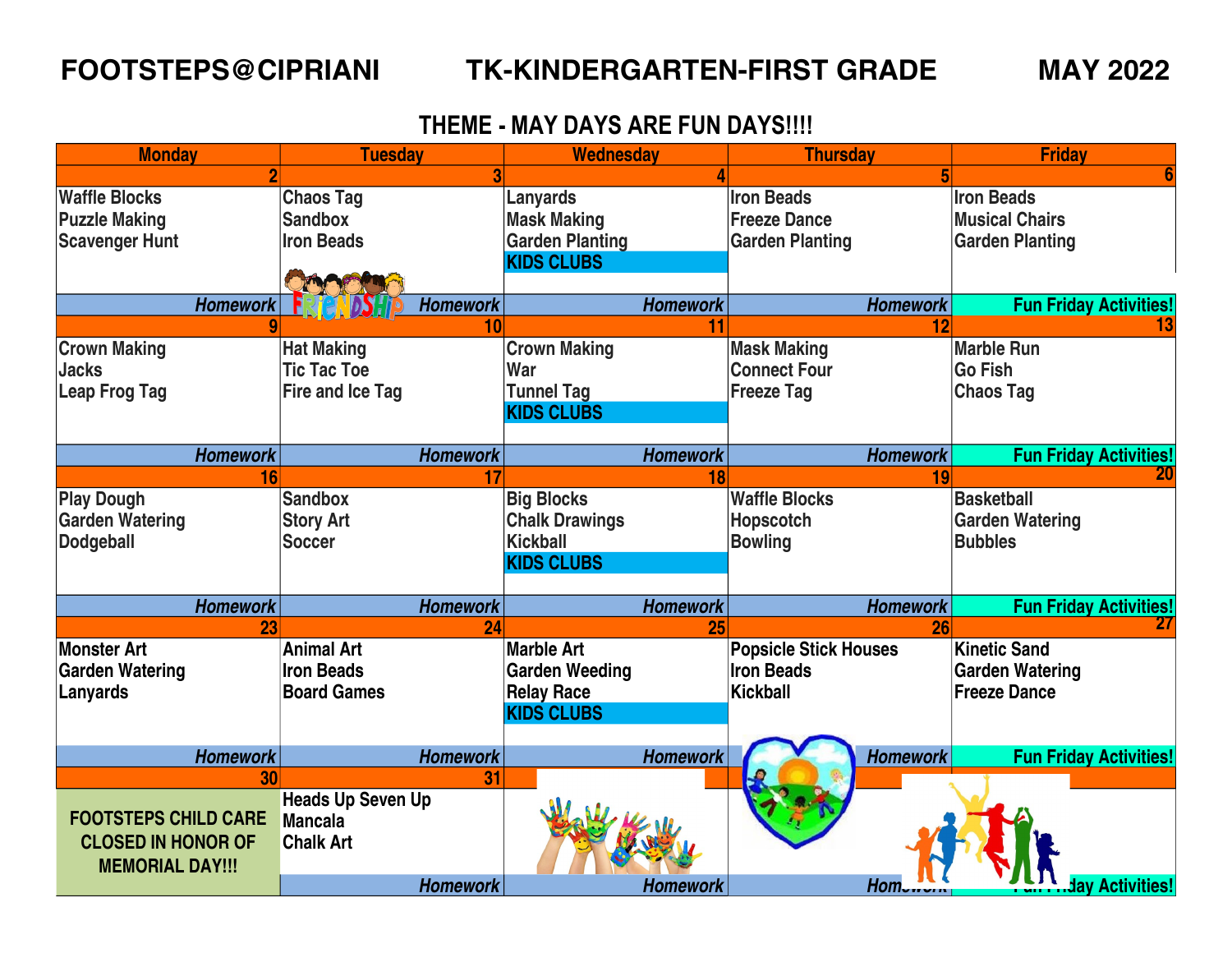**FOOTSTEPS@CIPRIANI SECOND-FIFTH GRADES MAY 2022 THEME - MAY DAYS ARE FUN DAYS!!!!** 

| <b>Monday</b>                                                                      | <b>Tuesday</b>                                                                | <b>Wednesday</b>               | <b>Thursday</b>                                  | <b>Friday</b>                 |
|------------------------------------------------------------------------------------|-------------------------------------------------------------------------------|--------------------------------|--------------------------------------------------|-------------------------------|
|                                                                                    |                                                                               |                                |                                                  |                               |
| <b>Garden Watering</b>                                                             | <b>Four Square</b>                                                            | <b>Garden Bug Houses</b>       | <b>Finger Knitting</b>                           | <b>Garden Watering</b>        |
| Kickball                                                                           | <b>Dodgeball</b>                                                              | <b>Bullets and Lasers</b>      | <b>Magnet Cities</b>                             | <b>Connect Four</b>           |
| <b>Bracelet Making</b>                                                             | <b>Marble Run</b>                                                             | <b>Mancala</b>                 | <b>Zombie Tag</b>                                | <b>Tennis</b>                 |
| <b>Iron Beads</b>                                                                  | <b>Iron Beads</b>                                                             | <b>Iron Beads</b>              | <b>Iron Beads</b>                                | <b>Four Square</b>            |
|                                                                                    |                                                                               | <b>KIDS CLUBS</b>              |                                                  |                               |
| <b>Homework</b>                                                                    | <b>Homework</b>                                                               | <b>Homework</b>                | <b>Homework</b>                                  | <b>Fun Friday Activities!</b> |
|                                                                                    | 10                                                                            | 11                             | 12                                               |                               |
| <b>Garden Watering</b>                                                             | <b>Kickball</b>                                                               | <b>Four Square</b>             | <b>Gargoyle Tag</b>                              | <b>Garden Watering</b>        |
| 3 Flags up                                                                         | <b>Bullets and Lasers</b>                                                     | <b>Doctor Doctor Dodgeball</b> | Spud                                             | <b>Tennis</b>                 |
| <b>Ball Wall Games</b>                                                             | <b>Crossword Puzzles</b>                                                      | <b>H.O.R.S.E.</b>              | <b>Knockout</b>                                  | <b>Chess</b>                  |
| <b>Scratch Art</b>                                                                 | <b>Scratch Art</b>                                                            | <b>Scratch Art</b>             | <b>Scratch Art</b>                               | <b>Dodgeball</b>              |
|                                                                                    |                                                                               | <b>KIDS CLUBS</b>              |                                                  |                               |
| <b>Homework</b>                                                                    | <b>Homework</b>                                                               | <b>Homework</b>                | <b>Homework</b>                                  | <b>Fun Friday Activities!</b> |
| 16                                                                                 | 17                                                                            | 18                             | 19                                               | 20                            |
| <b>Garden Watering</b>                                                             | <b>Knockout</b>                                                               | <b>Garden Bug Houses</b>       | <b>H.O.R.S.E.</b>                                | <b>Garden Watering</b>        |
| <b>Bananagrams</b>                                                                 | <b>Pictionary</b>                                                             | <b>Village Chief</b>           | Hangman                                          | <b>Tennis</b>                 |
| <b>Kickball</b>                                                                    | <b>Chaos Tag</b>                                                              | <b>Gargoyle Tag</b>            | <b>Chaos Gargoyle Tag</b>                        | <b>Checkers</b>               |
| <b>Paper Airplane Making</b>                                                       | <b>Paper Airplane Making</b>                                                  | <b>Paper Airplane Making</b>   | <b>Paper Airplane Throwing</b><br><b>Contest</b> | <b>Prisonball</b>             |
|                                                                                    |                                                                               | <b>KIDS CLUBS</b>              |                                                  |                               |
| <b>Homework</b>                                                                    | <b>Homework</b>                                                               | <b>Homework</b>                | <b>Homework</b>                                  | <b>Fun Friday Activities!</b> |
| 23                                                                                 | 24                                                                            | 25                             | 26                                               | 27                            |
| <b>Garden Watering</b>                                                             | Hopscotch                                                                     | <b>Jump Rope</b>               | <b>Four Square</b>                               | <b>Garden Watering</b>        |
| <b>Duck Duck Goose</b>                                                             | <b>Water Play</b>                                                             | <b>Hot Dog Tag</b>             | <b>Frisbee</b>                                   | Tennis                        |
| <b>Rainbow Looms</b>                                                               | <b>Rainbow Looms</b>                                                          | <b>Rainbow Looms</b>           | <b>Rainbow Looms</b>                             | <b>Rainbow Looms</b>          |
| <b>Kickball</b>                                                                    | <b>H.O.R.S.E.</b>                                                             | <b>Knitting</b>                | <b>Bracelet Making</b>                           | <b>Betrayal Ball</b>          |
|                                                                                    |                                                                               | <b>KIDS CLUBS</b>              |                                                  |                               |
| <b>Homework</b>                                                                    | <b>Homework</b>                                                               | <b>Homework</b>                | <b>Homework</b>                                  | <b>Fun Friday Activities!</b> |
| 30                                                                                 | 31                                                                            |                                |                                                  |                               |
| <b>FOOTSTEPS CHILD CARE</b><br><b>CLOSED IN HONOR OF</b><br><b>MEMORIAL DAY!!!</b> | <b>Rainbow Looms</b><br><b>Soccer</b><br>Werewolf<br><b>Crossword Puzzles</b> |                                |                                                  |                               |
|                                                                                    | <b>Homework</b>                                                               | Homework                       | <b>Homework</b>                                  |                               |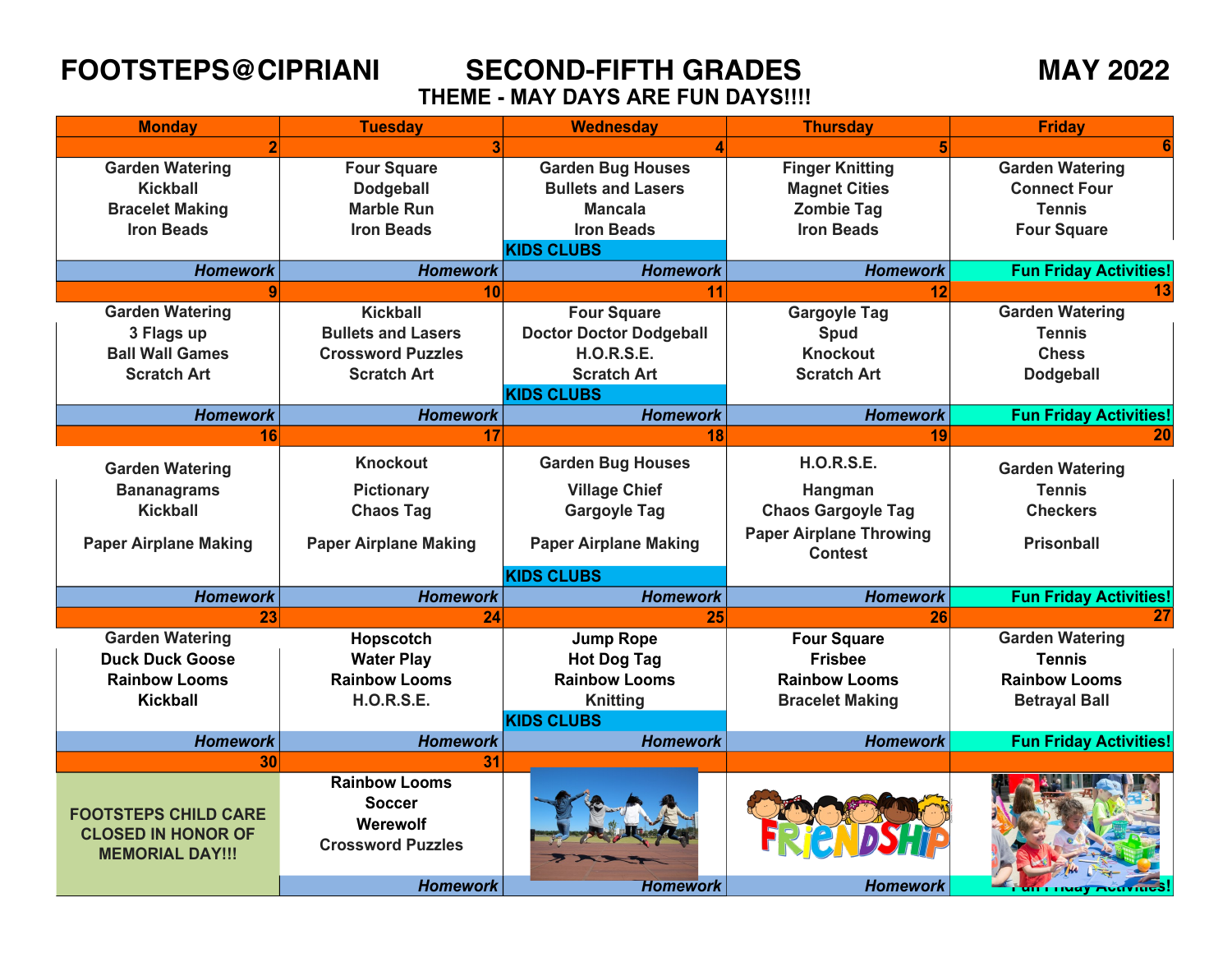# **THEME - HERE COMES SUMMER!!!!**

| <b>Monday</b>                              | <b>Tuesday</b>         | Wednesday                    | <b>Thursday</b>        | <b>Friday</b>                    |  |
|--------------------------------------------|------------------------|------------------------------|------------------------|----------------------------------|--|
|                                            |                        |                              |                        |                                  |  |
|                                            |                        | Eye Spy                      | <b>Village Chief</b>   | "What's Changed?"                |  |
|                                            |                        | <b>Iron Beads</b>            | <b>Mancala</b>         | <b>Lanyards</b>                  |  |
|                                            |                        | <b>Bracelet Making</b>       | <b>Garden Weeding</b>  | <b>Garden Watering</b>           |  |
|                                            |                        |                              |                        |                                  |  |
| <b>Homework</b>                            | <b>Homework</b>        | <b>Homework</b>              | <b>Homework</b>        | <b>Fun Friday Activities!</b>    |  |
|                                            |                        |                              |                        |                                  |  |
| <b>Magnet Madness</b>                      | <b>Four Square</b>     |                              | <b>H.O.R.S.E.</b>      | <b>Zombie Tag</b>                |  |
| <b>Shadow Art</b>                          | <b>Block Buildings</b> |                              | <b>Magnet Madness</b>  | <b>Waffle Blocks</b>             |  |
| <b>Garden Weeding</b>                      | Kickball               | <b>End of the Year Party</b> | <b>Dodgeball</b>       | <b>Garden Watering</b>           |  |
|                                            |                        |                              |                        |                                  |  |
|                                            |                        |                              |                        |                                  |  |
| <b>Homework</b>                            | <b>Homework</b>        | <b>Homework</b>              | <b>Homework</b>        | <b>Fun Friday Activities!</b>    |  |
|                                            |                        |                              |                        |                                  |  |
| <b>Garden Weeding</b>                      | <b>Garden Watering</b> | <b>Garden Bug Houses</b>     | <b>Garden Watering</b> | <b>Garden Picking</b>            |  |
| <b>Chaos Tag</b>                           | Gargoyle Tag           | <b>Chaos Gargoyle Tag</b>    | <b>Zombie Tag</b>      | Dodgeball                        |  |
| <b>Kinetic Sand</b>                        | Playdough              | <b>Lego City</b>             | <b>Mancala</b>         | <b>Sandbox</b>                   |  |
|                                            |                        |                              |                        | <b>SCHOOL'S</b>                  |  |
|                                            |                        |                              |                        | $\Diamond \mathbb{F} \mathbb{I}$ |  |
|                                            |                        |                              |                        |                                  |  |
| <b>End of School Fun &amp; Activities!</b> |                        |                              |                        |                                  |  |
|                                            |                        |                              |                        |                                  |  |